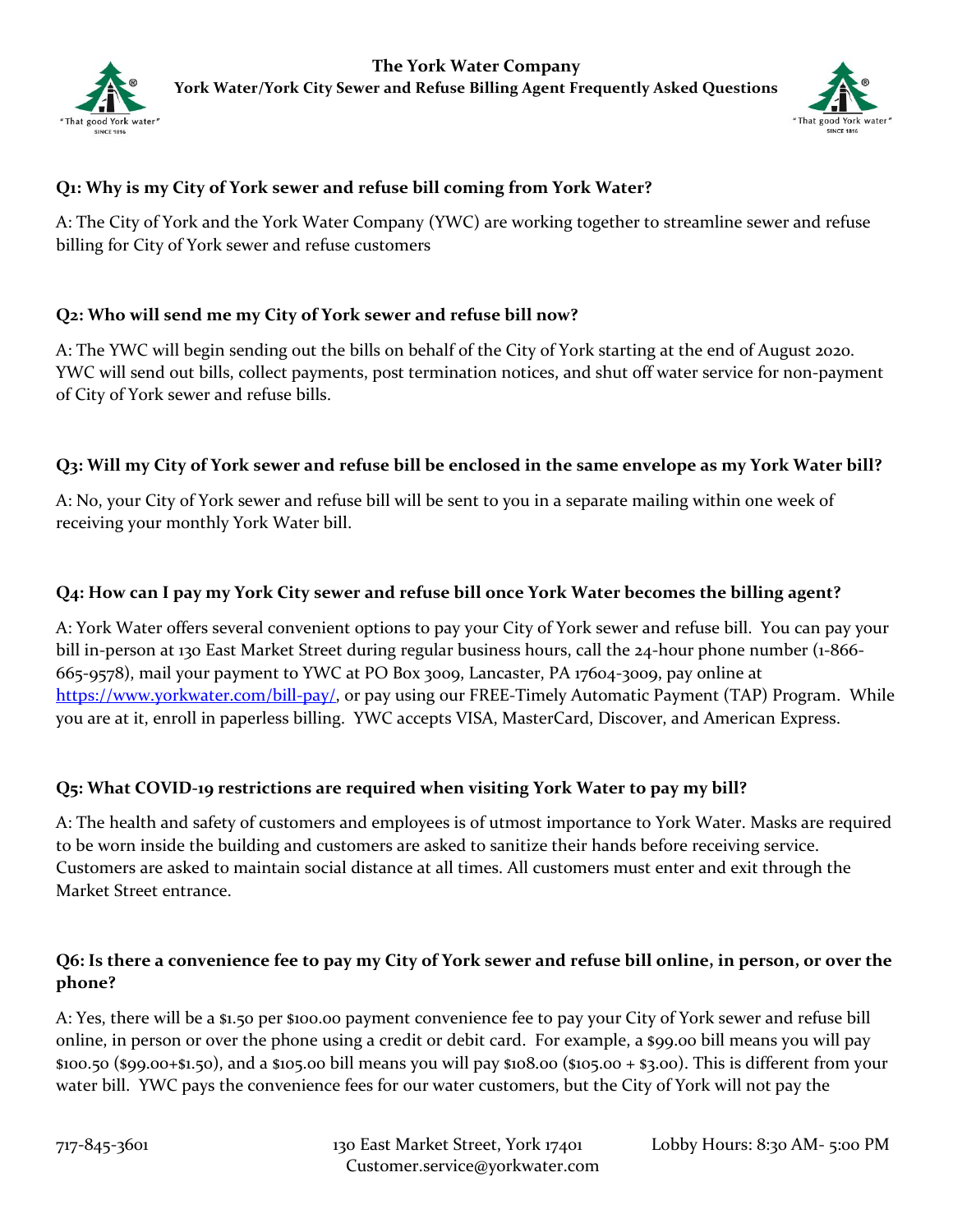



convenience fee for sewer and refuse customers. The fee to pay using recurring ACH/eCheck is \$0.75 per payment. There is no convenience fee to pay by cash, check, or money order.

### **Q7: Will I get a new account number for my City of York sewer and refuse bill?**

A: Yes, you will receive a new account number for your City of York sewer and refuse bill. This account number will NOT be the same as your water bill or the account number you currently have with the City of York. You must be sure to apply any payments for your sewer and refuse bill to your new account number.

#### **Q8: If I do not pay my City of York sewer and refuse bill, will my water service be shut off?**

A: Yes, the City of York has authorized York Water to post termination notices on properties for non-payment. After going through the entire posting process for non-payment, if payment of your City of York sewer and refuse bill still has not been received, your water service will be shut off.

# **Q10: I know I have a past due balance on my sewer/refuse bill. Will York Water now handle the billing for previous, unpaid balances?**

A: Yes, York Water will be handling any past due balances that were not accounted for in the City of York's amnesty program. Those past due balances will appear in approximately the next 2-3 months.

# **Q11: Will York Water re-institute the City of York's previous amnesty terms for delinquent sewer and refuse bills?**

A: No, the City of York's amnesty program has ended.

#### **Q12: My sewer and refuse bill seems really high. Why is that?**

A: The sewer and refuse bill you received includes fees incurred for the past 2 months, inclusive of July and August.

#### **Q13: How long will York Water manage the City of York Sewer billing processes?**

A: York Water has a long-term services agreement to provide billing and customer service support to the City of York sewer and refuse customers. At this point in time, York Water will manage billing and customer service for the foreseeable future.